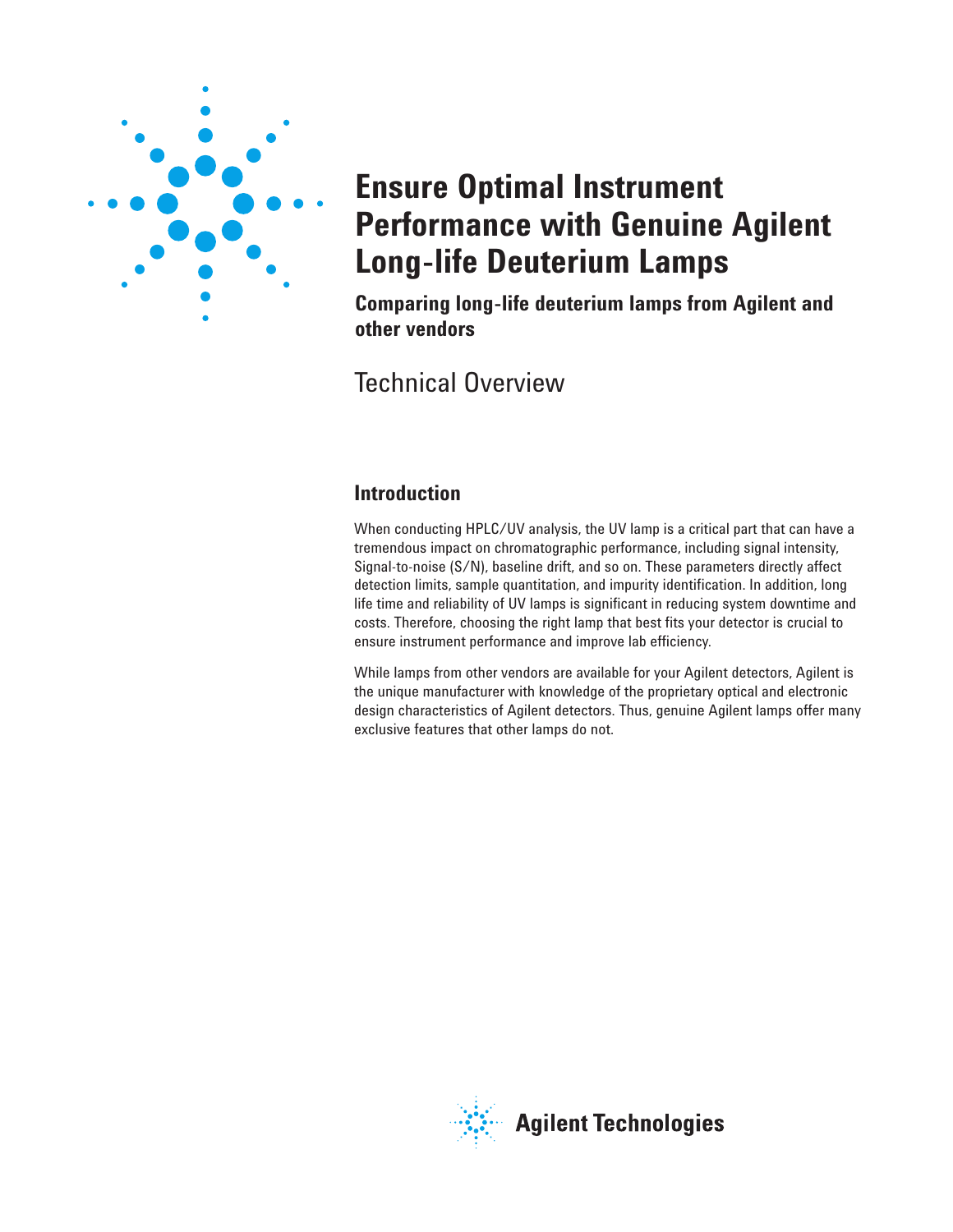### **Optimum performance by unique design**

With a deep understanding of the instruments, and rigorous analysis of product specifications, Agilent continues to improve lamp design to optimize performance.

#### **Higher initial intensity**

To achieve the maximum light intensity, Agilent lamps are aligned precisely to fit the optical configuration of the detector. Imperfect alignment can cause loss of detected energy.

Figure 1 compares the lamp intensity spectra of Agilent and other lamps (average of five of each type). It is evident that Agilent lamps deliver higher intensity across the whole wavelength range from 190 to 330 nm, especially in the lower wavelength range. As illustrated in Figure 2, Agilent lamps enable up to 60% higher intensity from 190 to 220 nm compared to lamps from other vendors.



*Figure 1. Intensity spectra of Agilent and other lamps (average of five lamps of each type).*





Sufficient lamp initial intensity is not only crucial for long lamp life time, but also critical for higher S/N, which directly affects the detection limit and sensitivity of analysis.

#### **Higher S/N**

In addition to lamp intensity, the design of the lamp also has a significant impact on S/N. Compared to lamps from other manufacturers, the much narrower aperture of Agilent deuterium lamps provides decreased noise and lower limits of detection, which can extend detection capabilities and improve qualification at trace levels (Figure 3).



*Figure 3. Difference of inner design of Agilent and third-party lamps.*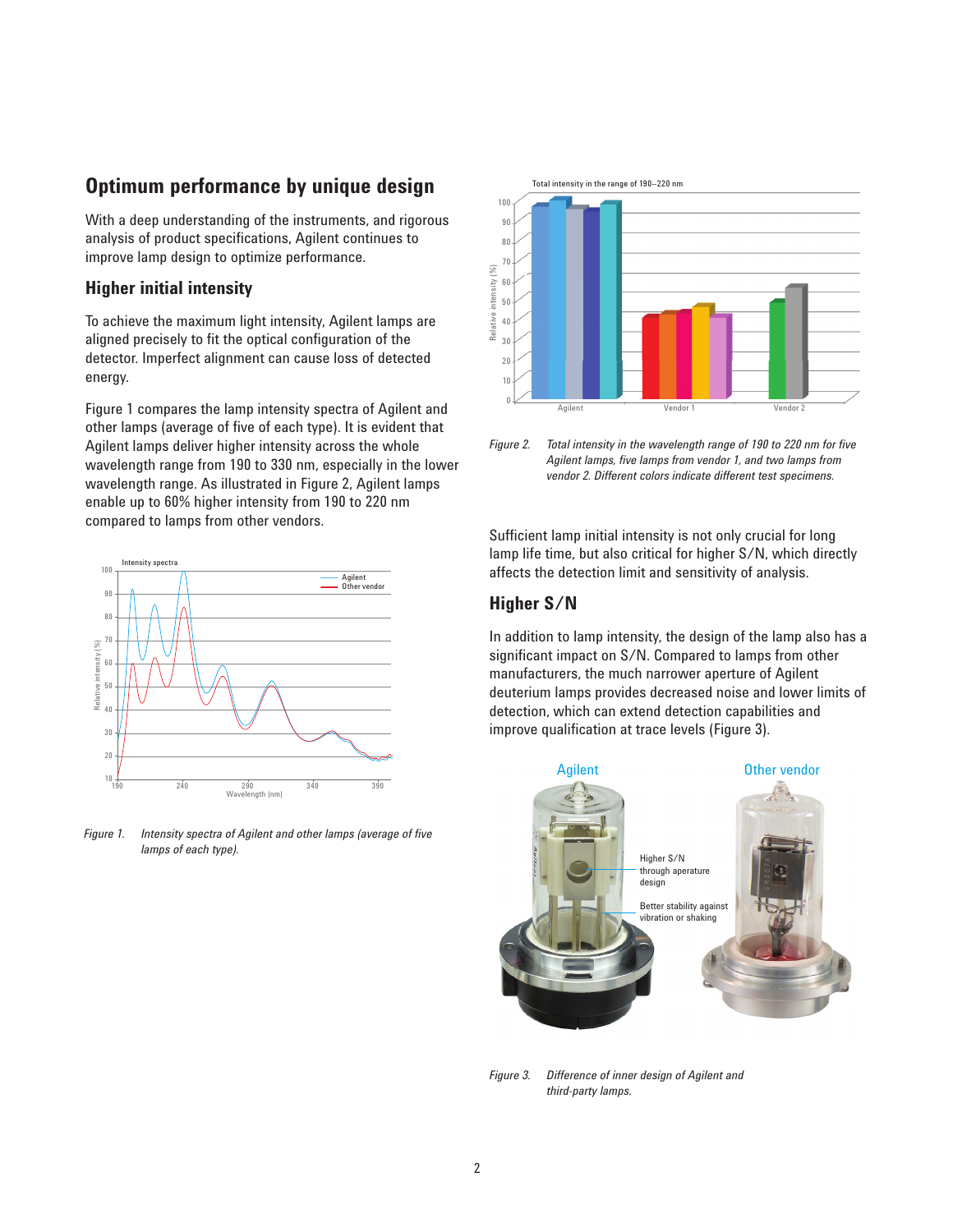# **Superior signal stability and shorter stabilization time after ignition**

The perfect alignment of Agilent lamps also contributes to better signal stability and reduced stabilization time after ignition. Figure 4 shows tracking signals of five Agilent lamps and five lamps from other vendors (A) over 20 hours, and (B) in the first 50 minutes after ignition. The lamps from other vendors required a longer time to stabilize, and their signals vary more widely than the Agilent lamps.





*Figure 4. Tracking lamp signals after ignition. A) 0 to 20 hours after ignition. B) 0 to 50 minutes after ignition.*

#### **UV emission safety and usability by differentiated cap design**

In comparison with lamps from other vendors, Agilent lamps have a bulky cap design (Figure 5) that blocks light emission and protects operators from exposure to UV light. In addition, the cap can be used as a handle to simplify installation and de-installation of the lamp. The cap design also yields better temperature stability, which contributes to better signal stability, space and density of the spring coils.



*Figure 5. Differences in cable and cap design between Agilent and thirdparty lamps.*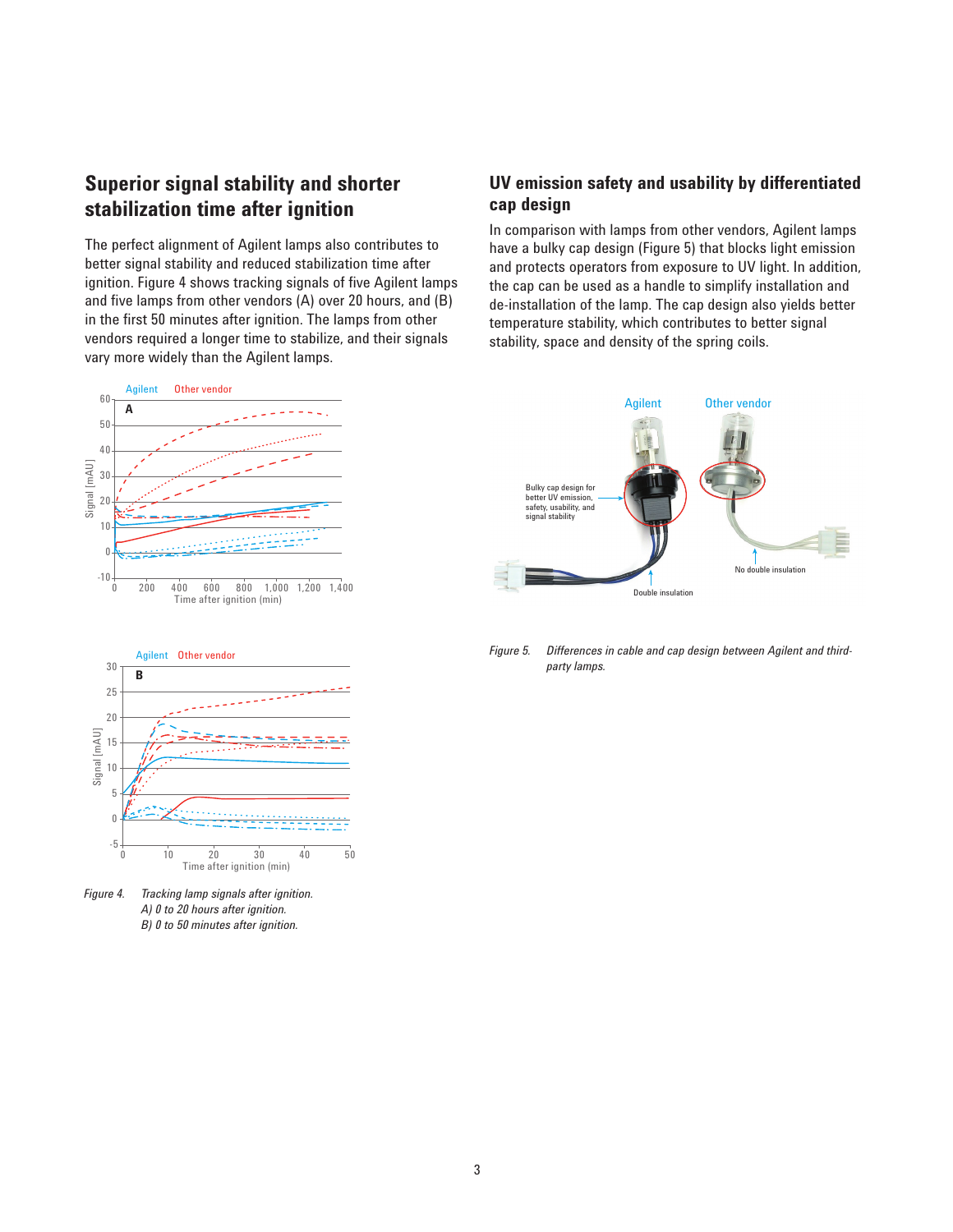### **Improved package design for safe transportation and storage**

Agilent lamps are packed in boxes with special foam inserts to provide a better level of protection against damage or movement during transport and storage.



*Figure 6. Agilent lamp packaging with special foam inserts ensures safe shipping and storage.*

# **Precise machining and process control**

#### **Certified and traceable production process**

Agilent lamps are manufactured in an ISO 9001-certified environment, and are fully traceable throughout every step of the multistep production process. Test equipment is regularly calibrated using optical standards certified by National Institute of Standards and Technology (NIST) or Physikalisch-Technische Bundesanstalt (PTB).

#### **Automated manufacturing process for minimal deviation between lamps**

To achieve consistent performance from different lamps, Agilent automates every manufacturing process to provide minimal tolerance between lamps:

- Automated cathode-coating process for better consistency in light emission and lifetime extension
- Uniform thickness and highest-quality material of lamp glass for consistent light spectra
- Optimized lamp shape for perfect interface with Agilent detector lamp housing

#### **Rigorous testing on original Agilent instruments**

Agilent lamps are extensively tested with Agilent detectors to ensure that they meet the tightest specifications and quality standards. Each lamp goes through quality assurance tests including alignment, light intensity, operating voltage, as well as noise and drift.

#### **Double-insulated cable to meet stringent safety regulations**

Agilent lamps use a double-insulated cable to protect users from potential electrical shock through exposed high-voltage wires (Figure 5).

#### **Guaranteed long lifetime**

The cathode coating process, specific to Agilent, leads to less intensity drop over time, and extends lamp life time by more than 50%. All Agilent long-life deuterium lamps are guaranteed to have a life time greater than 2,000 hours.



*Figure 7. Signal degradation over time of five Agilent deuterium lamps. After 2,000 hours, all lamps showed more than 60% remaining energy, well above the specification for end of lifetime (50% remaining energy).*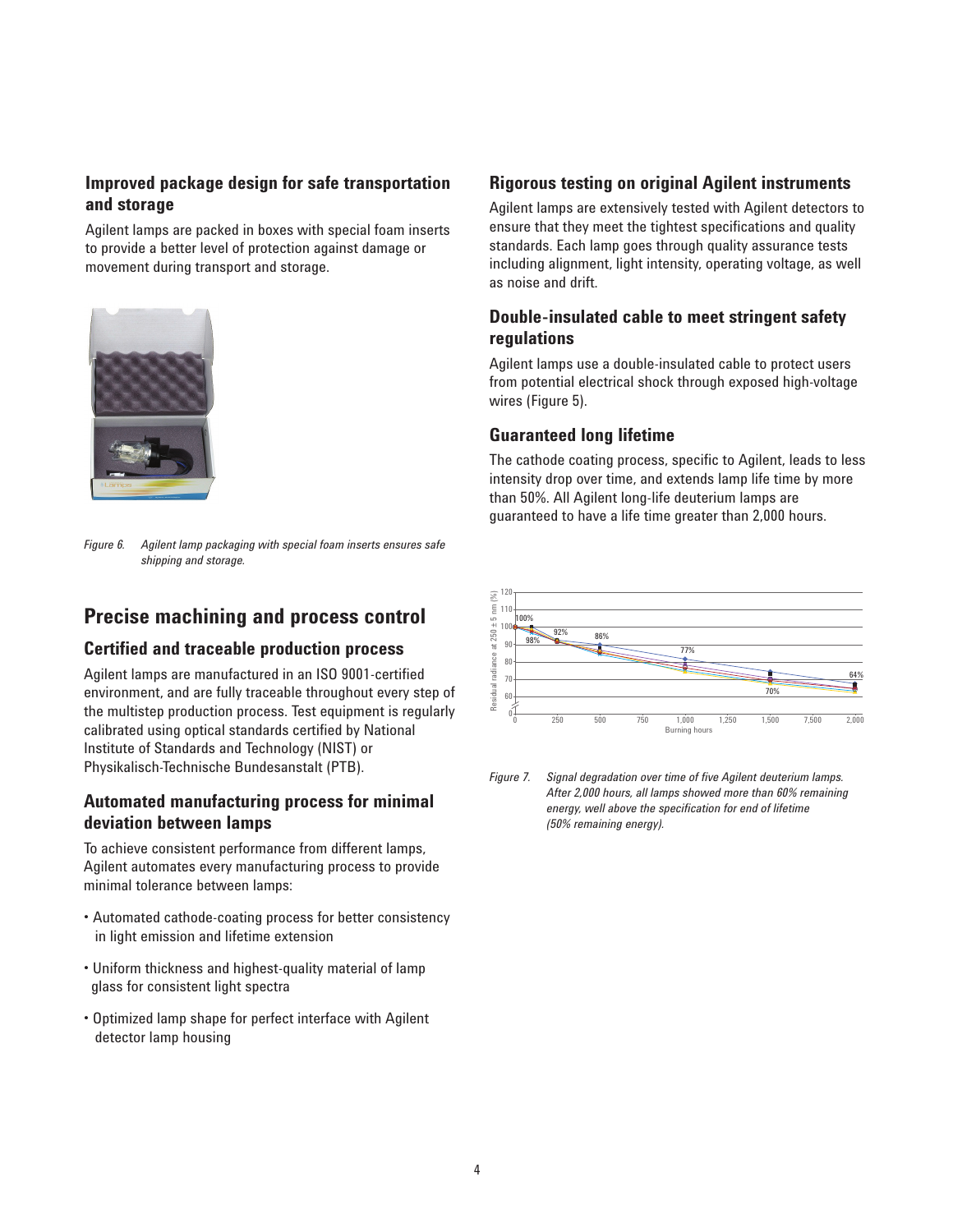## **Chose Agilent lamps for value**

For long-lasting, trouble-free chromatographic performance, always choose Agilent lamps for consistent operation and long-term value.

- Designed to provide optimal intensity, sensitivity, and stability
- Built to meet highest-quality standards and strictest safety regulation
- Rigorously tested for best lamp-to-lamp consistency
- Robust and long-lasting to lower your cost of ownership

# **Ordering information**

#### Variable Wavelength Detector

| <b>Description</b>                     | Part no.    | <b>Comments</b>                                    |
|----------------------------------------|-------------|----------------------------------------------------|
| Long-life deuterium lamp with RFID tag | G1314-60101 | For $G1314D/E/F$ and $G7114B$                      |
| Long-life deuterium lamp               | G1314-60100 | For G1314A/B/C, 1120 and 1220 Infinity LC with VWD |

Diode Array Detector

| <b>Description</b>                                 | Part no.    | <b>Comments</b>                              |
|----------------------------------------------------|-------------|----------------------------------------------|
| Long-life deuterium lamp                           | 5182-1530   | For G1315A/B, G1365A/B                       |
| Long-life HiS deuterium lamp (8-pin) with RFID tag | 5190-0917   | For $G4212A/B$ and $G7117A/B$                |
| Long-life deuterium lamp with RFID tag             | 2140-0820   | For G1315C/D, G1365C/D, and 1220 LC with DAD |
| Tungsten lamp                                      | G1103-60001 | For G1315A/B/C/D. G1365A/B/C/D               |

# **Order your Agilent lamps at**

www.agilent.com/chem/lamps